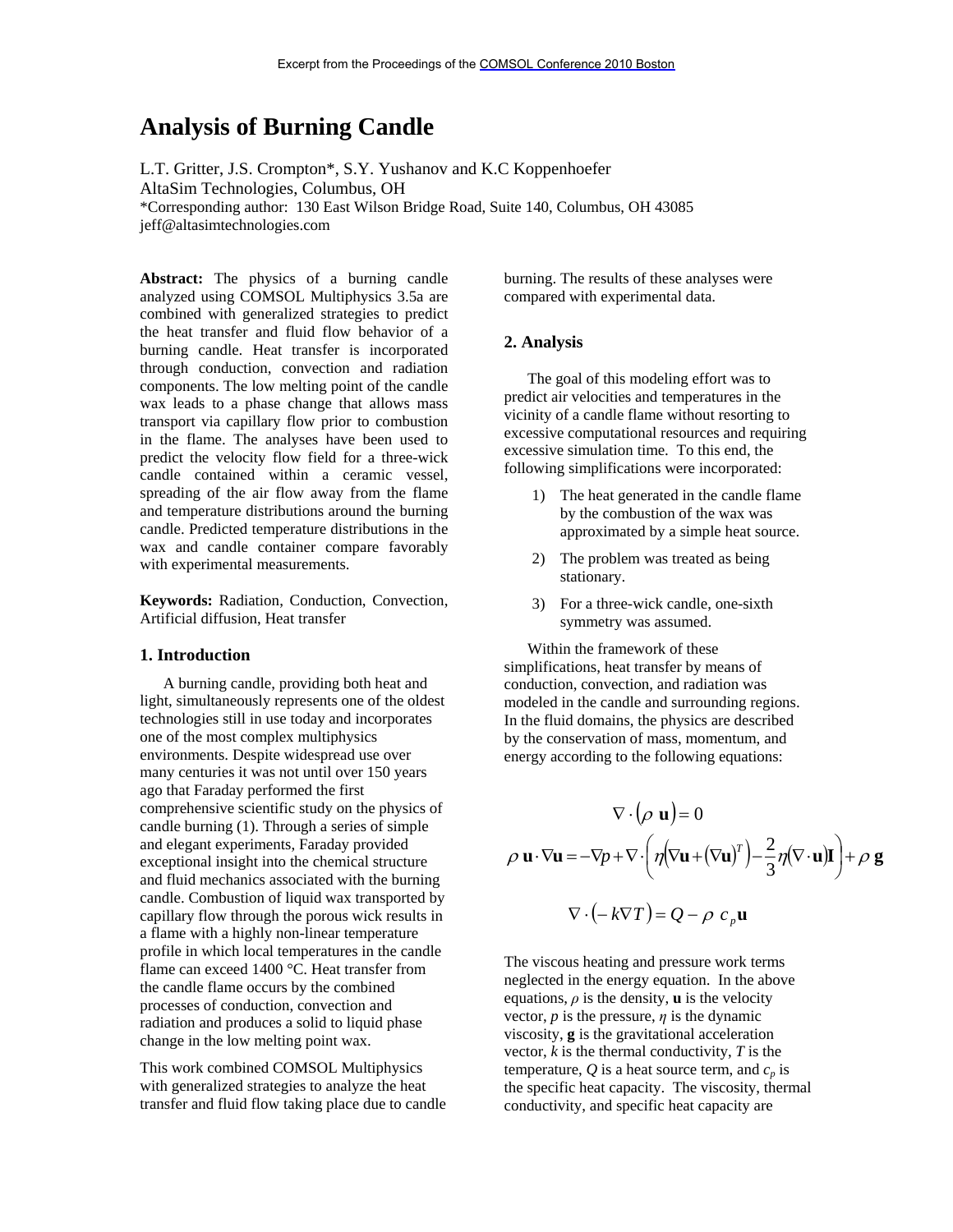functions of temperature, while the density is a function of both temperature and pressure. Since the spreading of the plume cannot be fully accounted for in a stationary, symmetric model, artificial diffusion was added in the plume region to give an approximation of this behavior. The appropriate amount of artificial diffusion was determined by means of empirical measurements.

In the solid domains, conduction was modeled using the simple heat equation:

$$
\nabla \cdot (-k\nabla T) = Q
$$

where the source term *Q* includes latent heat effects due to the melting and evaporation of the wax.

Radiative heat transfer from the flame to the surrounding objects was included and the heat flux at a surface due to radiation was modeled as:

$$
q_r = \varepsilon \Big( G_m + F_{amb} \sigma T_{amb}^4 - \sigma T^4 \Big)
$$

where  $\varepsilon$  is the emissivity of the surface,  $G_m$  is the mutual irradiation from other surfaces,  $F_{amb}$  is the ambient view factor,  $\sigma$  is the Stefan-Boltzmann constant, *Tamb* is the far-away ambient temperature, and *T* is the temperature at the surface.  $G_m$  is a function of the radiosity, which is the sum of the emitted heat flux and the reflected heat flux and is given by the following equation:

$$
J = (1 - \varepsilon)(G_m + F_{amb} \sigma T_{amb}^4) + \varepsilon \sigma T^4
$$

Since COMSOL 3.5a supports only surfaceto-surface radiation, radiation from the flame region was enabled by creating a flame radiation boundary that is non-locally coupled to the radiating gas volume. The radiosity on this boundary is given by the equation:

$$
J=\varepsilon\sigma\,\left(T^4\right)_{avg}
$$

where  $(T^4)_{avg}$  is the average value of  $T^4$  in the radiating gas volume. The emissivity for the radiating flame surface was chosen so that the ratio of radiated power to total power matched empirical measurements (2). The heat flux due to radiation,  $q_r$ , was set to zero at this boundary, while the cooling in the flame region due to radiation was accounted for in the radiating gas volume by means of a source term:

$$
Q = -\frac{\varepsilon \sigma T^4 A}{V}
$$

where *A* is the area of the flame radiation boundary and *V* is the volume of the radiating gas. Thus, the total power loss in the radiating gas is equal to the total power radiated from the flame boundary.

#### **3. Results**

Validation of the analytical approach was made by comparing predictions of the temperature with those measured at various locations. A series of temperature measurements were made to identify the temperature as a function of candle height, location along the top surface of the wax and at the location of the solid-liquid interface. An example of the comparison obtained between predicted and experimental data along the top surface of the wax is provided in Figure 1.



**Figure 1**. Comparison of measured and predicted temperature profile along the top surface of the wax through the wick.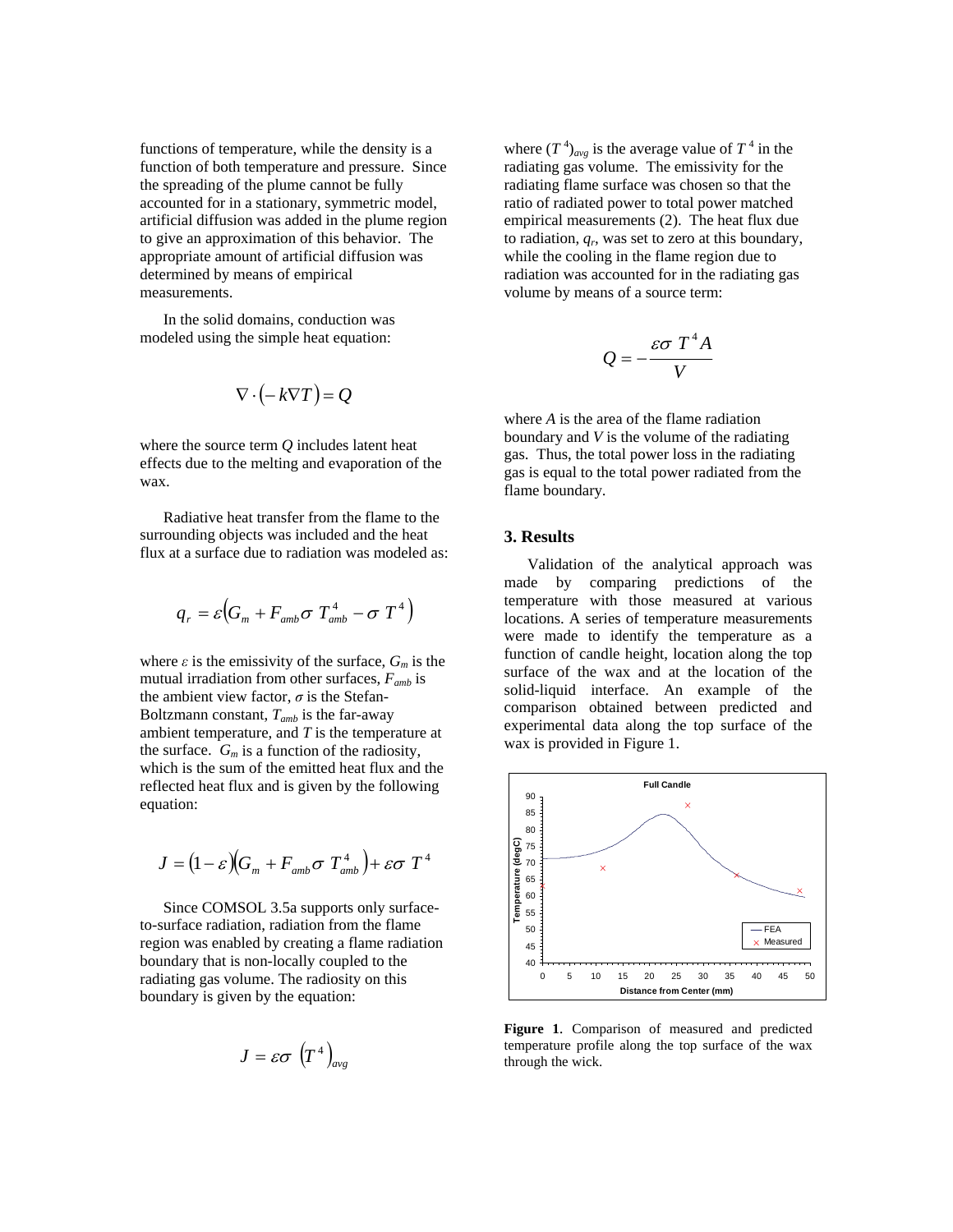Predictions of the temperature of the ceramic container also show good agreement with the experimental measurements, Table 1.

|        | Measured<br>$(\text{deg} C)$ | FEA (degC) |
|--------|------------------------------|------------|
| Full   | 40                           | 46         |
| Candle |                              |            |
| Half   |                              | 49         |
| Candle |                              |            |

Table 1: Measured vs Predicted temperatures

The solution methodologies developed during this work can predict the flow and temperature distribution associated with a burning candle flame. The effect of candle height on the velocity field associated with a burning candle within the container can be seen in Figures 2 and 3.



**Figure 2**. Velocity field within the plume for a full candle.



**Figure 3**. Velocity field within the plume of a burning candle flame for a half full candle.

Generally, the plume is concentrated towards the center of the container but the precise shape of the plume is also influenced by the horizontal location of the flame, see Figures 4 and 5.



**Figure 4**. Velocity field within the plume of a burning candle flame when flame is close to bottom of the container and located towards center of container.